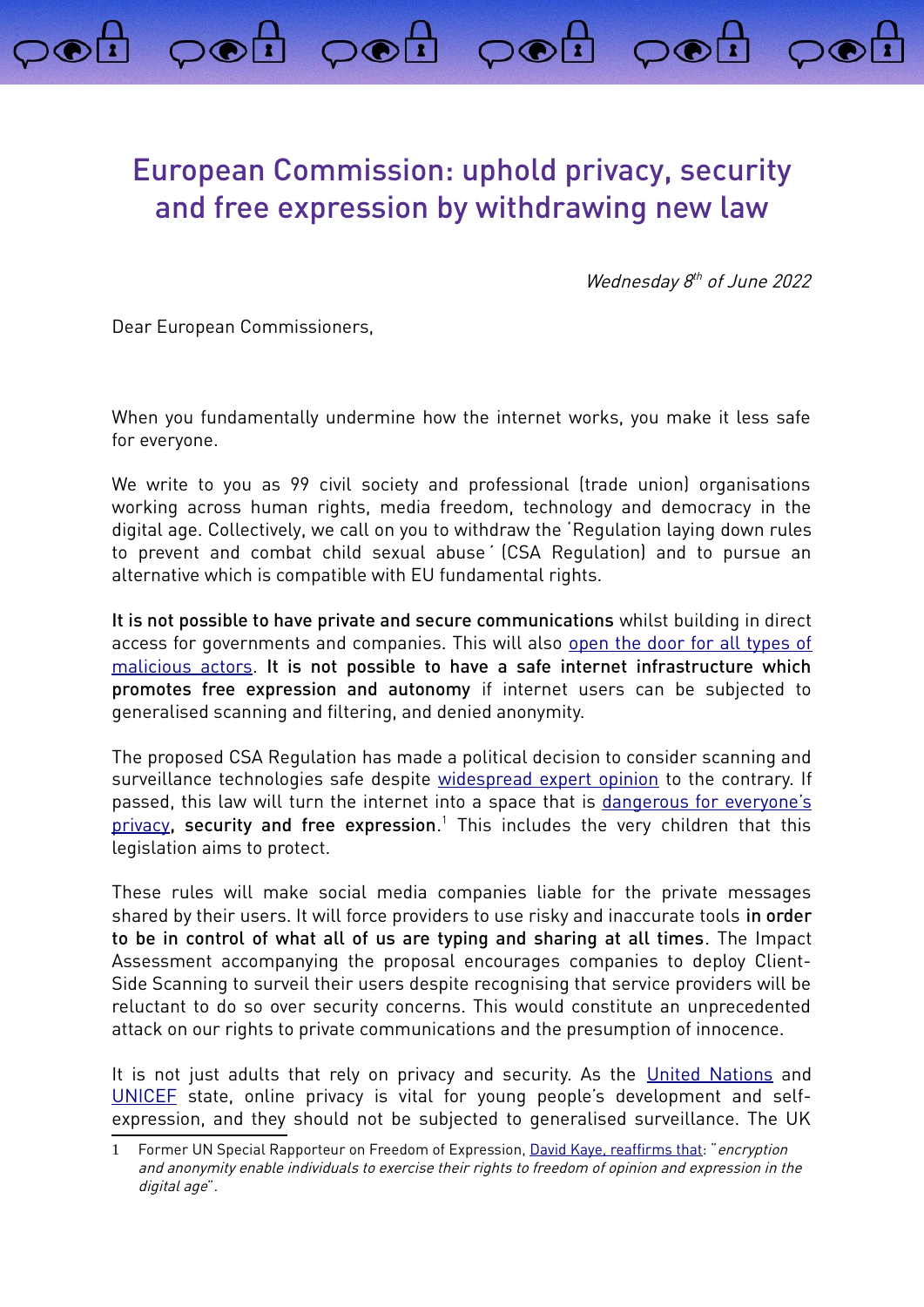Royal College of Psychiatrists highlights that snooping is harmful for children, and that policies based in empowerment and education are more effective.

The CSA Regulation will cause severe harm in a wide variety of ways:

- A child abuse survivor who wants to confide in a trusted adult about their abuse could have their private message flagged, passed on to a social media company employee for review, then to law enforcement to investigate. This could disempower survivors, infringe on their dignity, and strongly disincentivise them from taking steps to seek help at their own pace;
- Whistleblowers and sources wanting to anonymously share stories of government corruption would no longer be able to trust online communications services, as end-to-end encryption would be compromised. Efforts to hold power to account would become much more difficult;
- A young-looking adult lawfully sending intimate pictures to their partner could have those highly-personal images mistakenly flagged by the AI tools, revealed to a social media employee, and then passed on to law enforcement;
- These [inevitable false flags](https://edri.org/our-work/internal-documents-revealed-the-worst-for-private-communications-in-the-eu-how-will-the-commissioners-respond/) will over-burden law enforcement who [already](https://netzpolitik.org/2022/depictions-of-child-abuse-the-internet-forgets-nothing-as-long-as-its-not-supposed-to-forget/)  [lack the resources to deal with existing cases.](https://netzpolitik.org/2022/depictions-of-child-abuse-the-internet-forgets-nothing-as-long-as-its-not-supposed-to-forget/) This would allocate their limited capacities towards sifting through huge volumes of lawful communications, instead of deleting abuse material and pursuing investigations into suspects and perpetrators;
- Secure messenger service (like Signal) would be forced to technically alter their services, with users unable to access secure alternatives. This would put anyone that relies on them at risk: lawyers, journalists, human rights defenders, NGO workers (including those who help victims), governments and more. If the service wanted to keep its messages secure, it would be fined 6% of its global turnover; or would be forced to withdraw from the EU market;
- By undermining the end-to-end encryption that journalists rely on to communicate securely with sources, the regulation will also seriously jeopardise source protection, weaken digital security for journalists and have a severe chilling effect on media freedom;
- Once this technology has been implemented, governments around the world could pass laws forcing companies to scan for evidence of political opposition, of activism, of labour unions that are organising, of people seeking abortions in places where it is criminalised, or any other behaviours that a government wants to suppress;
- These threats pose an even greater risk to disenfranchised, persecuted and marginalised groups around the world.

In recent years, the EU has fought to be a beacon of the human rights to privacy and data protection, setting a global standard. But with the proposed CSA Regulation, the European Commission has signalled a U-turn towards authoritarianism, control, and the destruction of online freedom. This will set a dangerous precedent for mass surveillance around the world.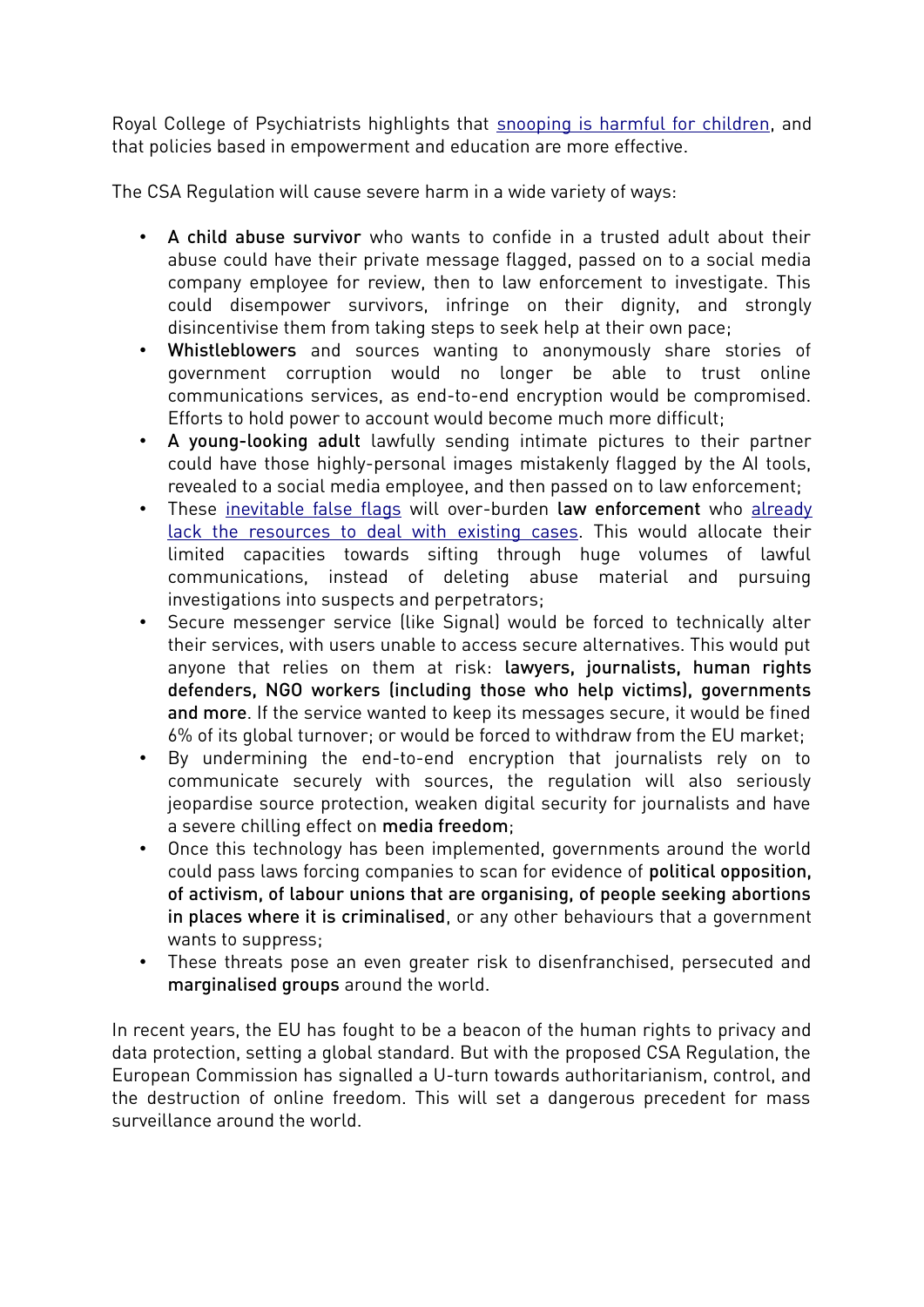## In order to protect free expression, privacy and security online, we the undersigned 99 organisations call on you as the College of Commissioners to withdraw this Regulation.

We call instead for tailored, effective, rights-compliant and technically feasible alternatives to tackle the grave issue of child abuse. Any such approaches must respect the [EU Digital Decade commitment](https://ec.europa.eu/info/strategy/priorities-2019-2024/europe-fit-digital-age/europes-digital-decade-digital-targets-2030_en) to a "safe and secure" digital environment for everyone – and that includes children.

Signed,

- 1. Access Now International
- 2. Alternatif Bilisim (AiA-Alternative Informatics Association) – International
- 3. Agora Association Turkey
- 4. APADOR-CH Romania
- 5. ApTI Romania Romania
- 6. ARTICLE 19 International
- 7. Aspiration United States
- 8. Association for Support of Marginalized Workers STAR-STAR Skopje – Republic of North Macedonia
- 9. Attac Austria Austria
- 10. Aufstehn.at Austria
- 11. Austrian Chamber of Labour Austria
- 12. Berlin Strippers Collective Germany
- 13. Big Brother Watch United Kingdom
- 14. Bits of Freedom Netherlands
- 15. Center for Civil and Human Rights (Poradňa) - Slovakia
- 16. Center for Democracy & Technology – Europe
- 17. Chaos Computer Club Germany
- 18. Centrum Cyfrowe Europe
- 19. Citizen D / Državljan D Slovenia
- 20. Civil Liberties Union for Europe EU
- 21. CloudPirat Germany
- 22. Committee to Protect Journalists – EU/International
- 23. comun.al Latin America
- 24. COMMUNIA Association for the Public Domain – Europe
- 25. D64 Zentrum für Digitalen Fortschritt – Germany
- 26. Dataskydd.net Sweden
- 27. Defend Democracy International
- 28. Defend Digital Me United Kingdom
- 29. Deutsche Vereinigung für Datenschutz (DVD) – Germany
- 30. DFRI Sweden
- 31. Digital Advisor The Nederlands
- 32. Digitalcourage Germany
- 33. Digitale Gesellschaft Germany
- 34. Digitale Gesellschaft / Digital Society – Switzerland
- 35. Digital Rights Ireland Ireland
- 36. European Digital Rights (EDRi) Europe
- 37. European Sex Workers' Rights Alliance (ESWA) – Europe and Central Asia
- 38. Electronic Frontier Finland Finland
- 39. Elektronisk Forpost Norge (EFN) Norway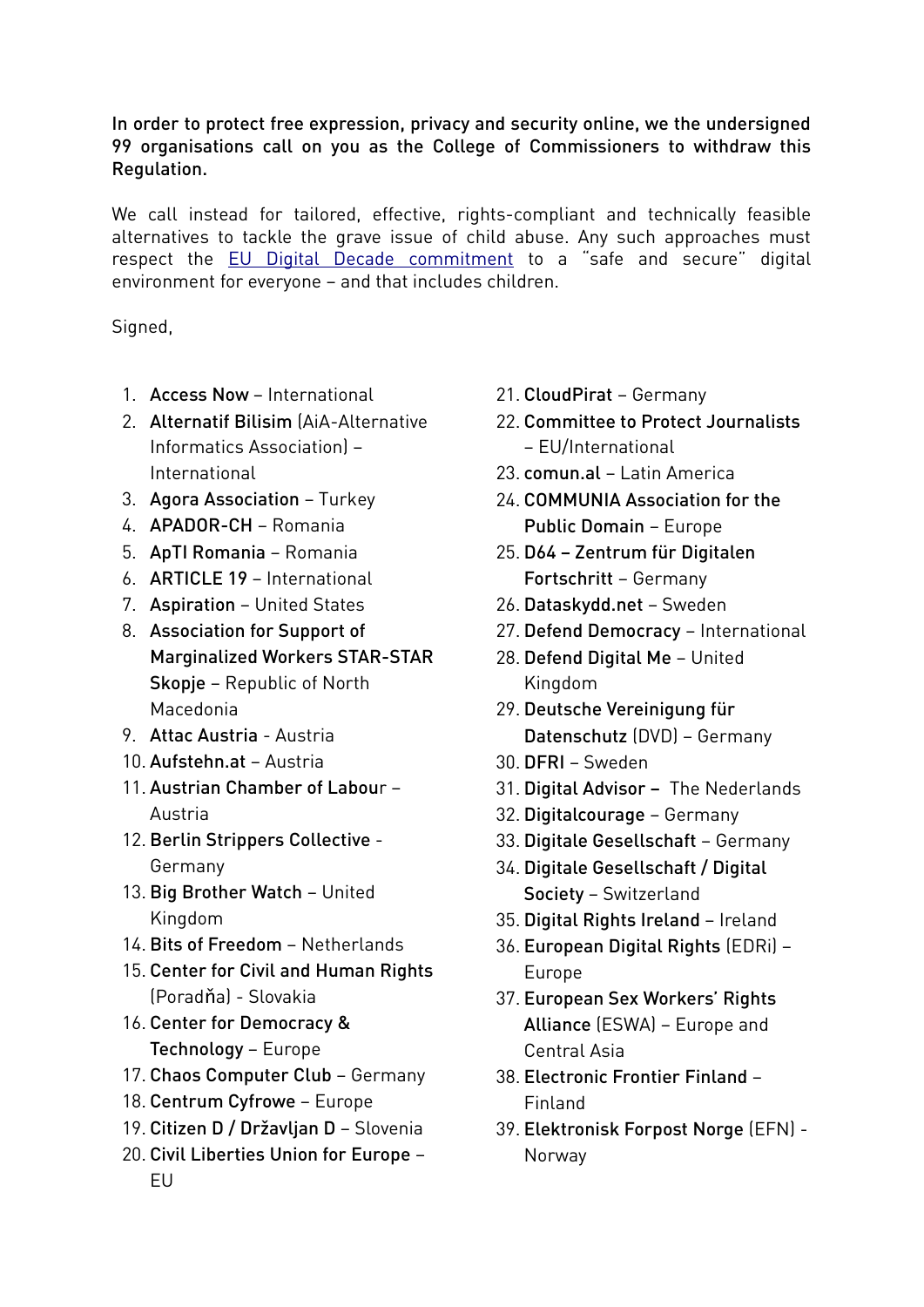- 40. Electronic Frontier Foundation (EFF) - United States
- 41. The Electronic Privacy Information Center (EPIC) - International
- 42. epicenter.works for digital rights Austria
- 43. Equipo Decenio Afrodescendiente Spain
- 44. Internet Society Catalan Chapter (ISOC-CAT) – Europe
- 45. Eticas Foundation International
- 46. European Center for Not-For-Profit Law (ECNL) – Europe
- 47. The European Federation of Journalists (EFJ) – Europe
- 48. Fight for the Future US / International
- 49. Fitug e.V. Germany
- 50. Fundación Karisma Colombia
- 51. The Foundation for Information Policy Research (FIPR) – UK/Europe
- 52. Global Forum for Media Development – International
- 53.GAT Grupo de Ativistas em Tratamentos – Portugal
- 54. Hermes Center for Transparency and Digital Human Rights – Italy
- 55. Homo Digitalis Greece
- 56. Human Rights House Zagreb Croatia
- 57. imaniti.org Czech Republic
- 58. iNGO European Media Platform Europe
- 59. International Press Institute (IPI)– International
- 60. Internet Governance Project International
- 61. Internet Society International
- 62. Interpeer gUG (gemeinnützig) Europe
- 63. Irish Council for Civil Liberties Ireland
- 64. ISOC Brazil Brazilian Chapter of the Internet Society – Brazil
- 65. IT-Pol Denmark
- 66. Iuridicum Remedium, z.s Czech Republic
- 67. La Quadrature du Net France
- 68. Ligue des droits humains Belgium
- 69. Lobby4kids Kinderlobby Austria
- 70. Netherlands Helsinki Committee – The Netherlands
- 71. Nordic Privacy Center Nordics
- 72. Norway Chapter of the Internet Society – Norway
- 73. Norwegian Unix User Group Norway
- 74. Österreichischer Rechtsanwaltskammertag – Austria
- 75. Open Rights Group United Kingdom
- 76. quintessenz Verein zur Wiederherstellung der Bürgerrechte im Informationszeitalter – Austria
- 77. Panoptykon Foundation Poland
- 78. Peace Institute Slovenia
- 79. PIC Amsterdam Netherlands
- 80. Platform Burgerrechten The **Netherlands**
- 81. Presseclub Concordia Austria
- 82. Privacy First Netherlands
- 83. Privacy International International
- 84. Ranking Digital Rights International
- 85. Sex Workers Alliance Ireland Ireland